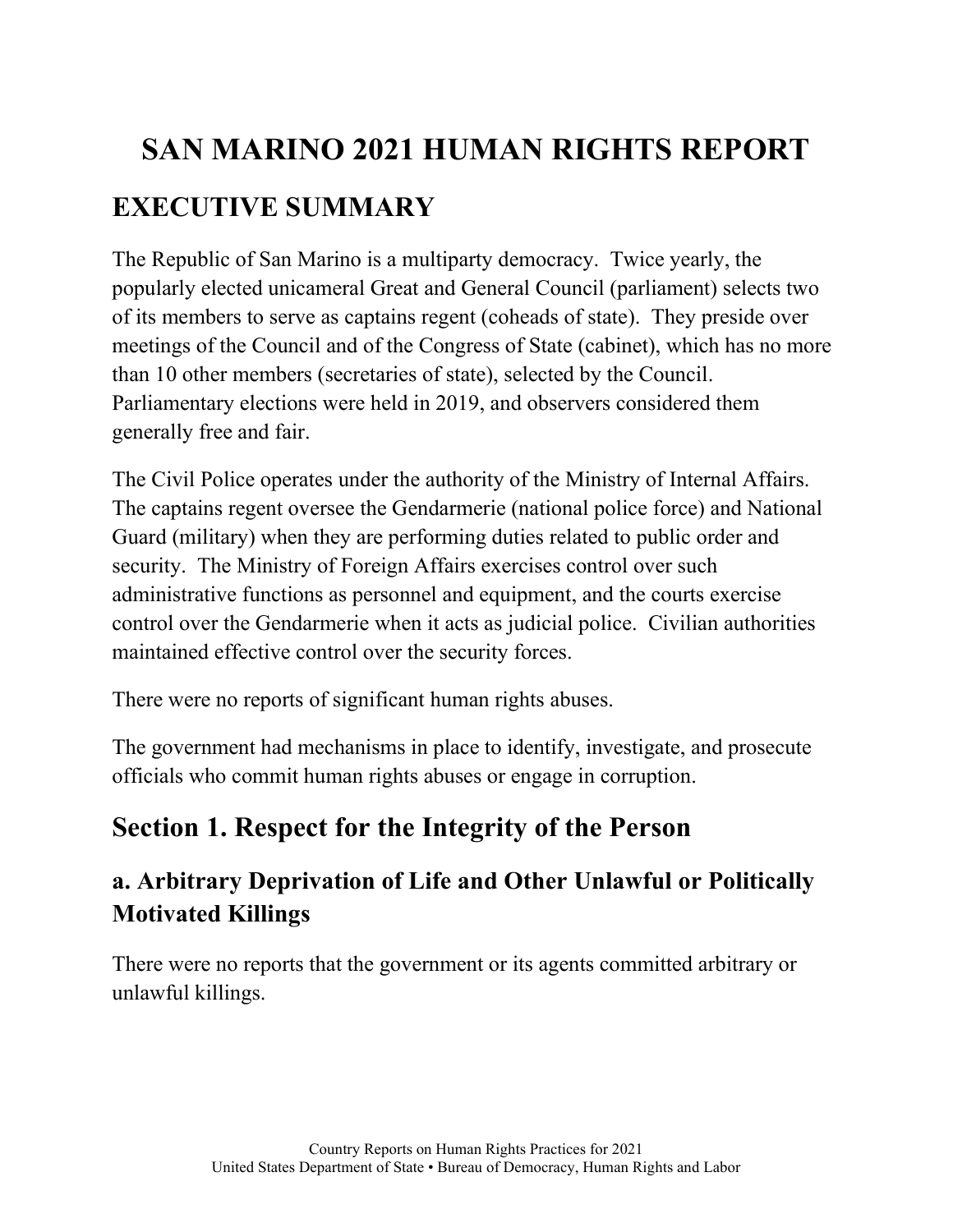#### **b. Disappearance**

There were no reports of disappearances by or on behalf of government authorities.

### **c. Torture and Other Cruel, Inhuman, or Degrading Treatment or Punishment**

The law prohibits such practices, and there were no reports that government officials employed them.

#### **Prison and Detention Center Conditions**

There were no significant reports regarding prison or detention center conditions that raised human rights concerns.

**Physical Conditions:** There were no major concerns in prisons and detention centers regarding physical conditions.

**Administration:** No allegations of mistreatment were reported to authorities.

**Independent Monitoring:** The government permitted visits by independent nongovernmental observers and international bodies, including the Council of Europe's Committee for the Prevention of Torture.

#### **d. Arbitrary Arrest or Detention**

The law prohibits arbitrary arrest and detention and provides for the right of any person to challenge the lawfulness of his or her arrest or detention in court. The government generally observed these requirements.

#### **Arrest Procedures and Treatment of Detainees**

Warrants based on sufficient evidence and issued by a duly authorized official are required for authorities to apprehend persons other than those who are caught and arrested during the alleged commission of a crime. Authorities did not detain individuals without judicial authorization or in secret. Police promptly informed detainees of charges against them. There was a well-functioning bail system. Authorities provided detainees prompt access to a lawyer of their choice and to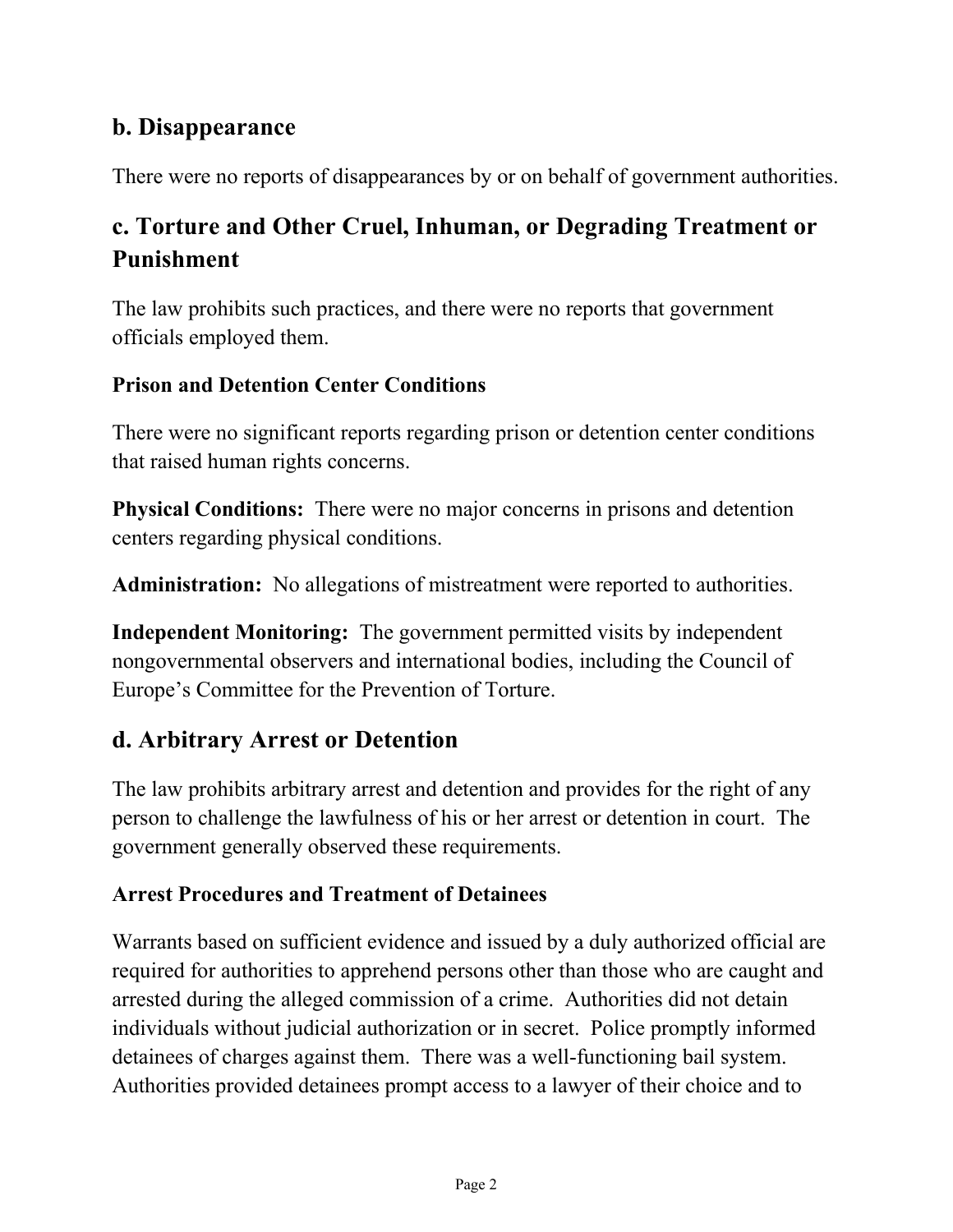family members. The state provided legal assistance to indigent persons, and there were no reports of limitations to this provision. The law provides for an apprehended person to be detained in prison, in a treatment facility, or under house arrest. The person may be ordered also to remain in the country while their case is pending trial. There were no reports that authorities detained or held persons incommunicado.

### **e. Denial of Fair Public Trial**

The law provides for an independent judiciary, and the government generally respected judicial independence and impartiality.

#### **Trial Procedures**

The law provides for the right to a fair and public trial, without undue delay, and an independent judiciary generally enforced this right. The law provides for the presumption of innocence and requires authorities to inform defendants promptly and in detail of the charges against them. Defendants have the right to be present and to consult with an attorney during every stage of the investigation. Indigent defendants have the right to an attorney provided at public expense. A single judge presides over trials. Defendants have the right to adequate time to prepare a defense. Free language interpretation is provided throughout the legal process. Defendants may question witnesses against them, and present witnesses and evidence on their behalf.

Authorities may not compel defendants to testify or to confess guilt. Defendants have the right to two levels of appeal.

#### **Political Prisoners and Detainees**

There were no reports of political prisoners or detainees.

#### **Civil Judicial Procedures and Remedies**

Individuals may seek civil remedies for human rights abuses through domestic courts. Administrative as well as judicial remedies exist for alleged wrongdoing, including human rights abuses. After they have exhausted all routes for appeal in the domestic courts, citizens may appeal cases involving alleged government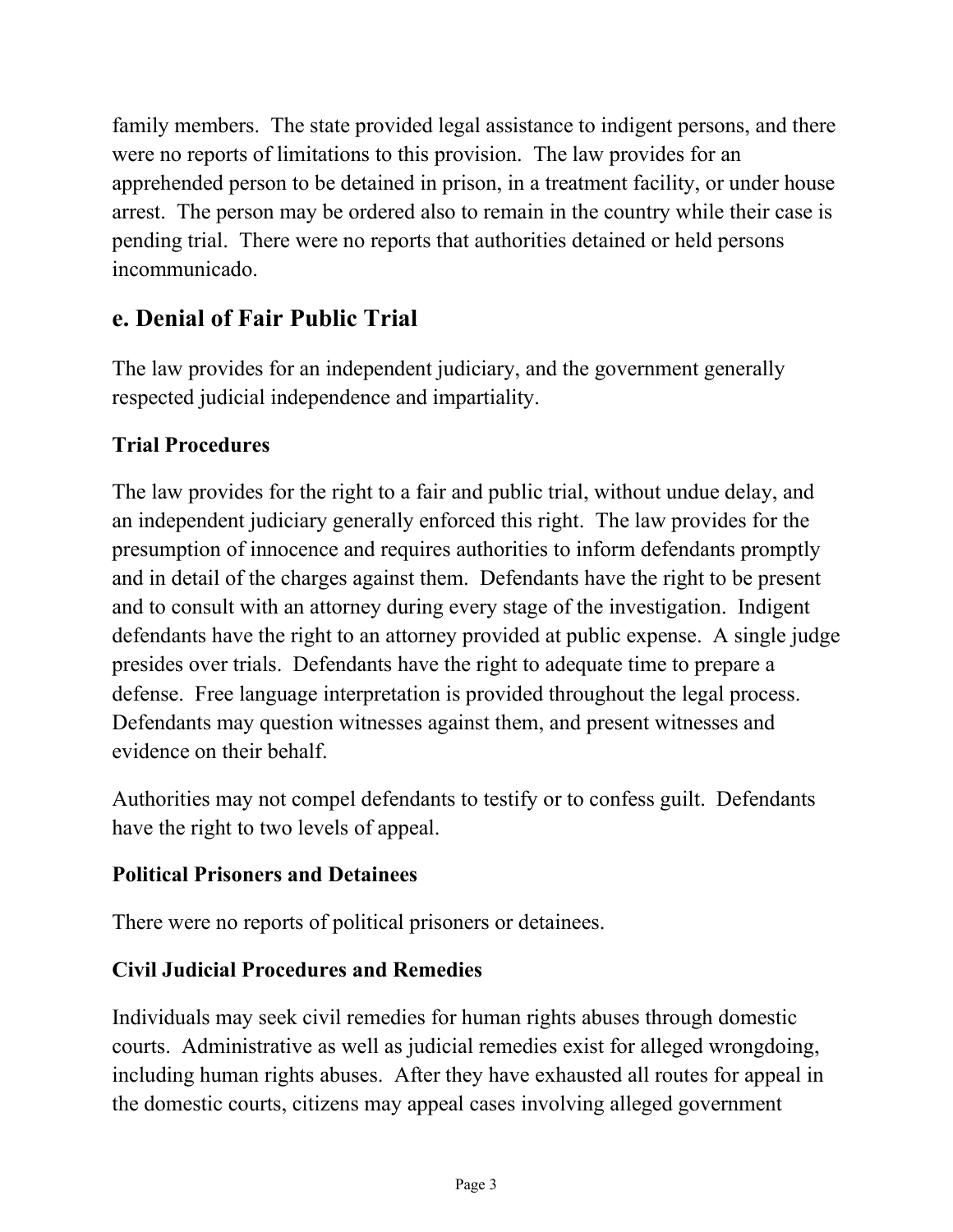violations of the European Convention on Human Rights to the European Court of Human Rights.

## **f. Arbitrary or Unlawful Interference with Privacy, Family, Home, or Correspondence**

The law prohibits such actions, and there were no reports that the government failed to respect these prohibitions.

# **Section 2. Respect for Civil Liberties**

### **a. Freedom of Expression, Including for Members of the Press and Other Media**

The law provides for freedom of expression, including for members of the press and other media, and the government generally respected this right. An independent press, an effective judiciary, and a functioning democratic political system combined to promote freedom of expression, including for members of the media.

**Freedom of Expression:** The country's laws prohibit persons from disseminating, by any means, ideas based on racial superiority or on racial or ethnic hatred or from committing or encouraging others to commit discriminatory acts on the grounds of race, ethnicity, nationality, religion, or sexual orientation. There were no reports of prosecutions based on these laws.

**Freedom of Expression for Members of the Press and Other Media, Including Online Media:** The law regulating media and the work of media professionals provides for an Authority for Information, which may impose sanctions (including fines) on journalists and media who violate a national media code of conduct. A law approved in April provides that all media, including online and unregistered media, transmit ownership and financial data to the Authority for Information every year.

Journalists were represented within the Office of the Press Ombudsman, which is in charge of ensuring compliance with the code of ethics by media professionals.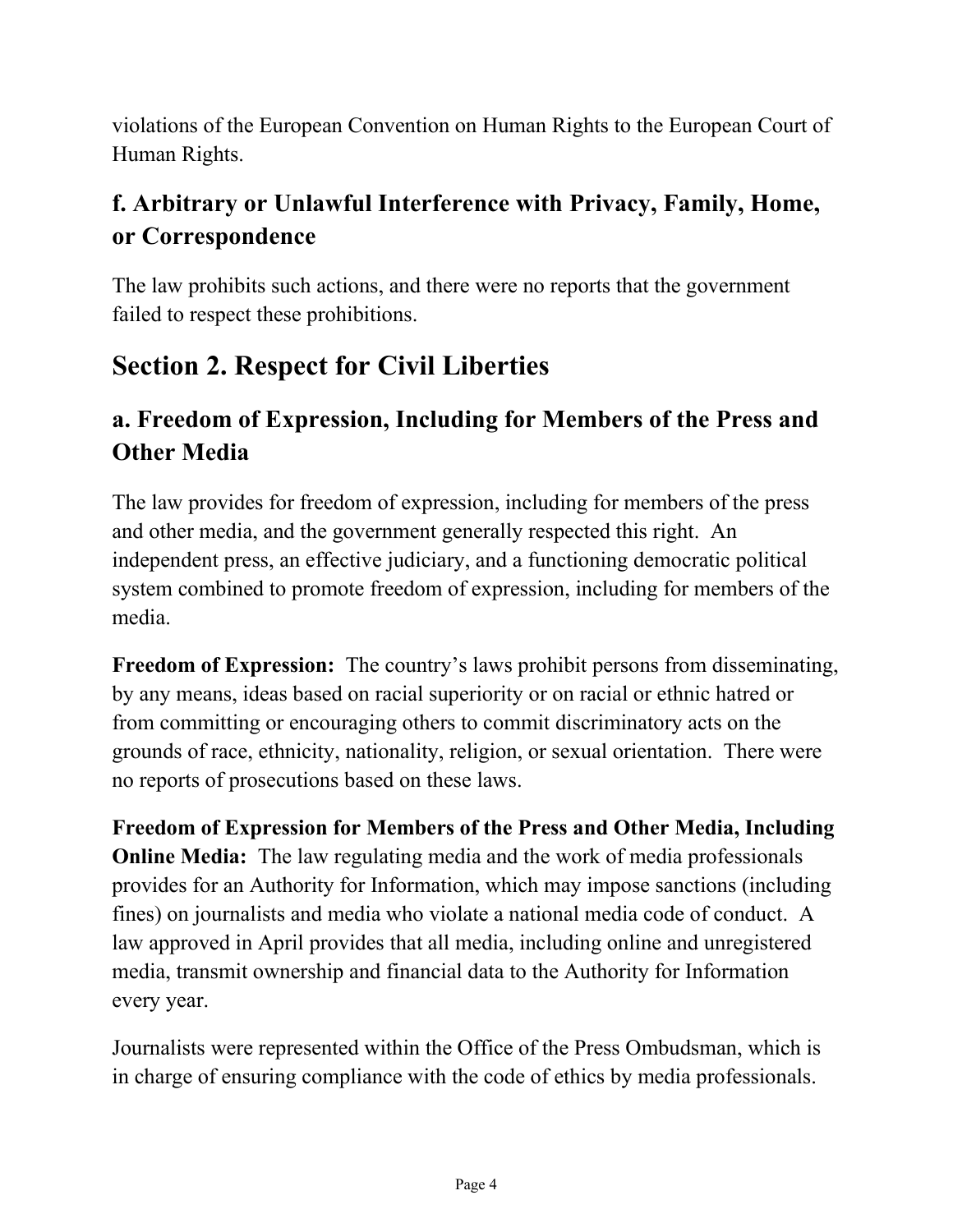#### **Internet Freedom**

The government did not restrict or disrupt access to the internet or censor online content, and there were no reports that the government monitored private online communications without appropriate legal authority.

#### **Academic Freedom and Cultural Events**

There were no government restrictions on academic freedom or cultural events.

#### **b. Freedoms of Peaceful Assembly and Association**

The law provides for the freedoms of peaceful assembly and association, and the government generally respected these rights.

#### **c. Freedom of Religion**

See the Department of State's *International Religious Freedom Report* at [https://www.state.gov/religiousfreedomreport/.](https://www.state.gov/religiousfreedomreport/)

#### **d. Freedom of Movement and the Right to Leave the Country**

The law provides for freedom of internal movement, foreign travel, emigration, and repatriation, and the government generally respected these rights.

#### **e. Status and Treatment of Internally Displaced Persons**

Not applicable.

#### **f. Protection of Refugees**

The government cooperated with the Office of the UN High Commissioner for Refugees and other humanitarian organizations in providing protection and assistance to refugees, asylum seekers, stateless persons, and other persons of concern.

**Access to Asylum:** The government may grant refugee status or asylum by an act of the cabinet.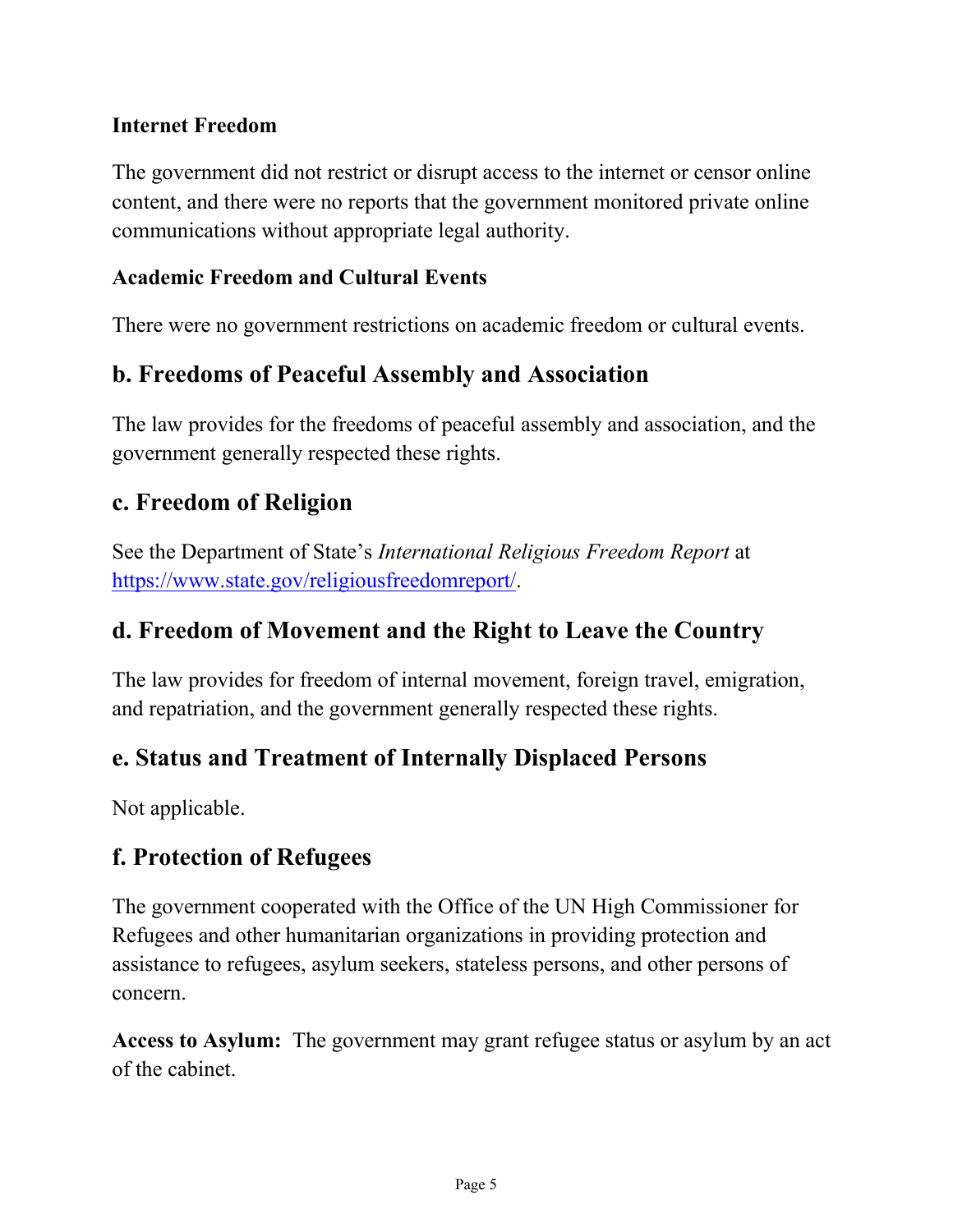# **Section 3. Freedom to Participate in the Political Process**

The law provides citizens the ability to choose their government in free and fair periodic elections held by secret ballot and based on universal and equal suffrage. Foreigners who have resided in the country for at least 10 years may vote in local elections.

### **Elections and Political Participation**

**Recent Elections:** Observers regarded the parliamentary elections in 2019 as generally free and fair.

**Participation of Women and Members of Minority Groups:** No laws limit the participation of women or members of minority groups, including persons with disabilities and lesbian, gay, bisexual, transgender, queer, and intersex (LGBTQI+) persons, in the political process, and they did participate. Women accounted for 10 percent of ministerial positions.

# **Section 4. Corruption and Lack of Transparency in Government**

The law provides criminal penalties for corruption by officials, and the government generally implemented the law effectively. There were no reports of government corruption during the year.

# **Section 5. Governmental Posture Toward International and Nongovernmental Investigation of Alleged Abuses of Human Rights**

A number of domestic and international human rights groups generally operated without government restriction, investigating and publishing their findings on human rights cases. Government officials often were cooperative and responsive to their views.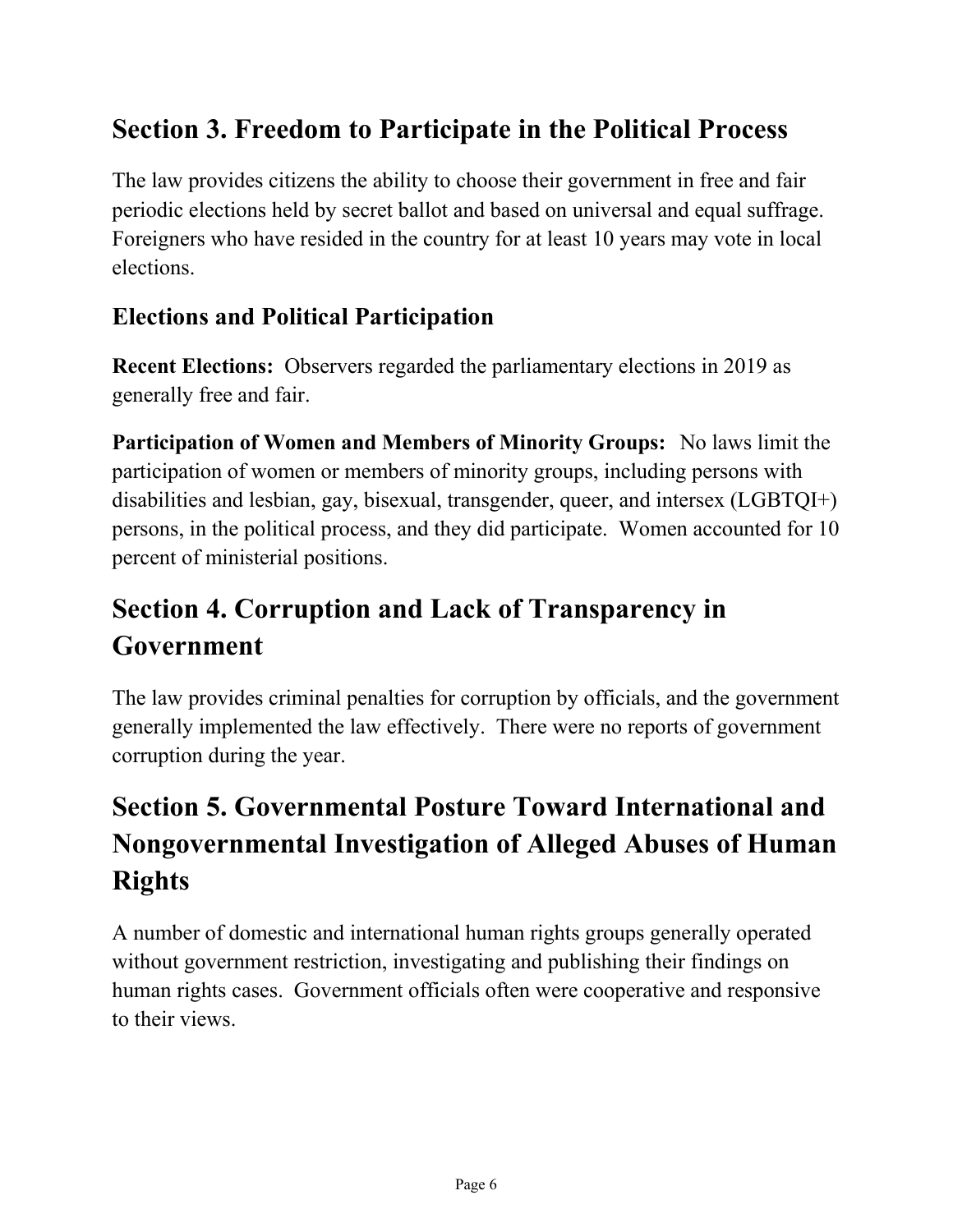# **Section 6. Discrimination and Societal Abuses**

### **Women**

**Rape and Domestic Violence:** Rape, including spousal rape, is a criminal offense, and the government effectively prosecuted persons accused of such crimes. The penalty for rape is two to six years in prison. In aggravated circumstances the sentence is four to 10 years. No figures for cases of rape or domestic violence were available for the year.

The law prohibits domestic violence, and the government effectively enforced it. Domestic violence is a criminal offense; the penalty for spousal abuse is two to six years in prison. In aggravated circumstances the prison term is four to eight years.

**Sexual Harassment:** The government effectively enforced the law prohibiting sexual harassment.

**Reproductive Rights:** There were no reports of coerced abortion or involuntary sterilization on the part of government authorities.

The government provided access to sexual and reproductive health services for survivors of sexual violence. Emergency contraception was available as part of the clinical management of rape.

**Discrimination:** The law provides for the same legal status and rights for women as for men. The law regarding domestic violence and domestic abuse also prohibits gender-based discrimination.

# **Children**

**Birth Registration:** Citizenship derives from either parent, including adoptive parents, or if both parents are unknown or stateless, by birth in the country's territory. Births must be registered within 10 days.

**Child, Early, and Forced Marriage:** The legal minimum age of marriage is 18, but a judge can authorize the marriage of minors at the age of 16 in special cases.

**Sexual Exploitation of Children:** The law prohibits child pornography, including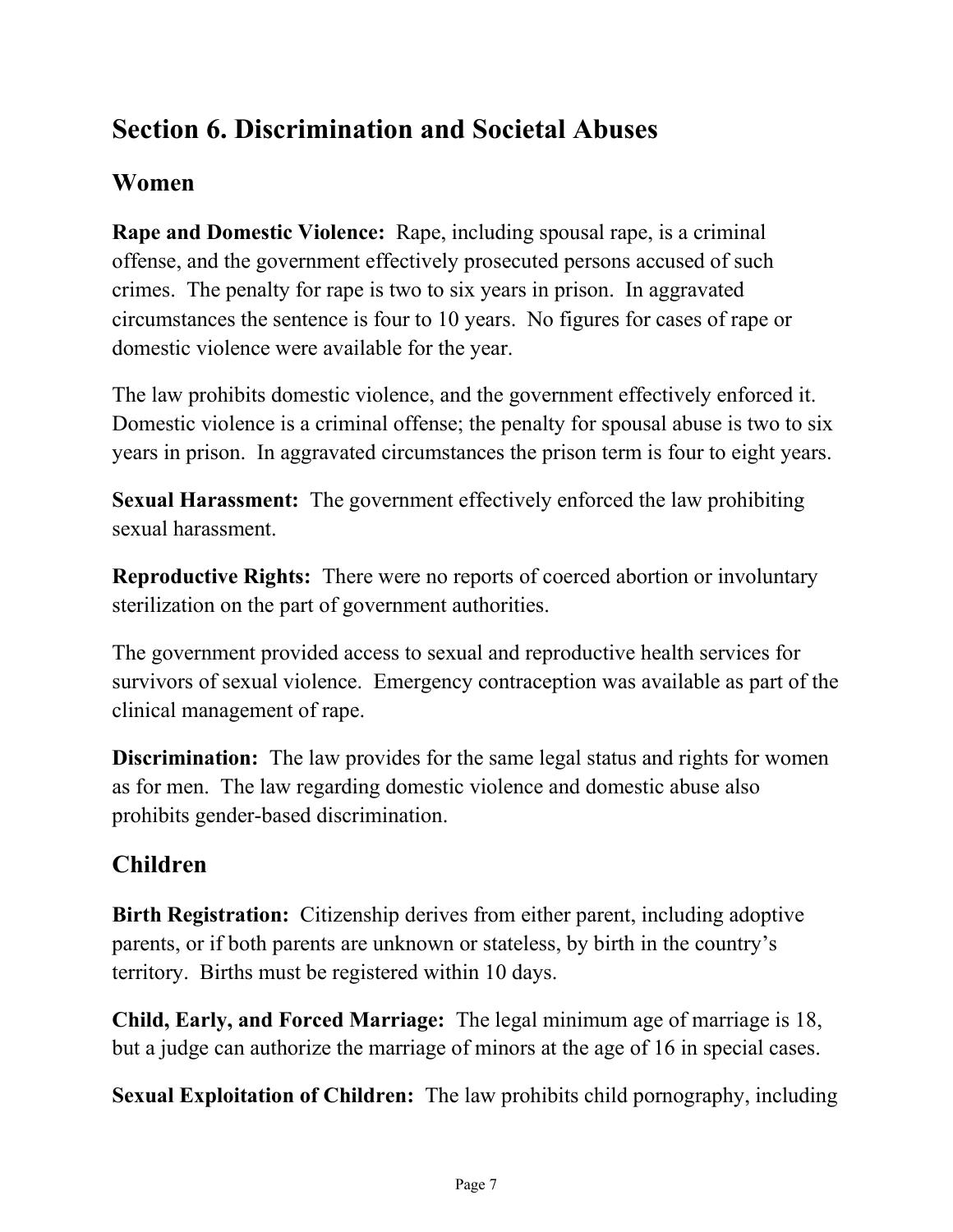performances, works, and material, and provides for punishment of anyone trading in, providing, or in any way distributing child pornography. The law includes punishment for providing information aimed at enticing or sexually exploiting children younger than 18, the minimum age of consent for sex. The penalty for this type of crime is imprisonment for two to six years, increased to four to 10 years if it involves sexual intercourse or if it has been committed to the detriment of a child younger than 14 or a child younger than 18 who has physical or mental disabilities.

**International Child Abductions:** The country is a party to the 1980 Hague Convention on the Civil Aspects of International Child Abduction. See the Department of State's *Annual Report on International Parental Child Abduction* at [https://travel.state.gov/content/travel/en/International-Parental-Child-](https://travel.state.gov/content/travel/en/International-Parental-Child-Abduction/for-providers/legal-reports-and-data/reported-cases.html)[Abduction/for-providers/legal-reports-and-data/reported-cases.html.](https://travel.state.gov/content/travel/en/International-Parental-Child-Abduction/for-providers/legal-reports-and-data/reported-cases.html)

#### **Anti-Semitism**

There is a small Jewish population in the country. There were no reports of anti-Semitic acts.

#### **Trafficking in Persons**

There were no confirmed reports during the year that San Marino was a source, destination, or transit country for victims of human trafficking.

#### **Persons with Disabilities**

The law prohibits discrimination against persons with physical, sensory, intellectual, and mental disabilities. The government generally enforced these prohibitions effectively, but not all public buildings were accessible to persons with physical disabilities.

In July parliament passed a law to promote the full participation of persons with sensory disabilities. An association supporting persons with disabilities complained that authorities failed to implement a 2018 law requiring publication of a list of medical equipment and devices available free to persons with disabilities. There were no reported cases of discrimination against persons with disabilities.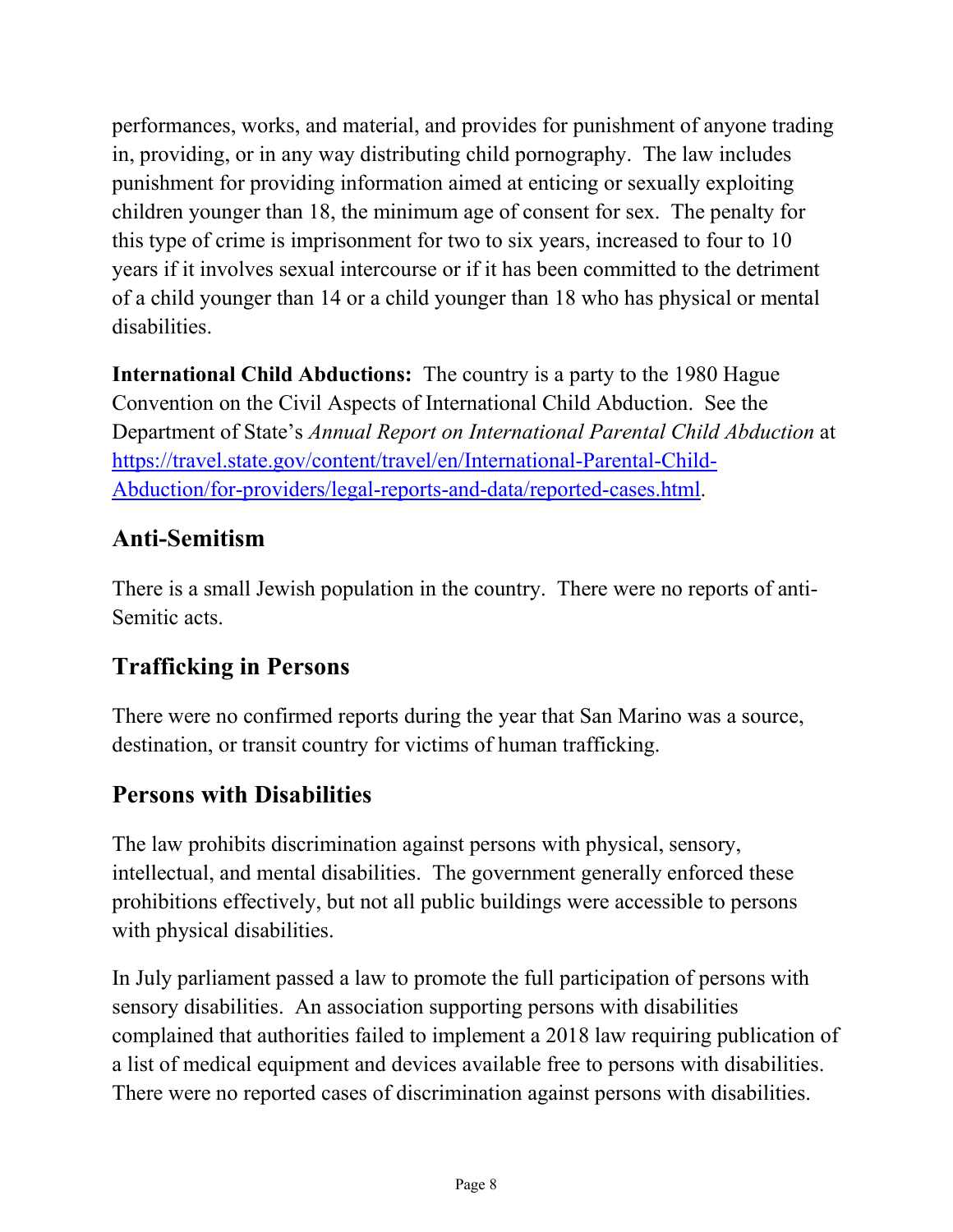## **Acts of Violence, Criminalization, and Other Abuses Based on Sexual Orientation and Gender Identity**

The law forbids discrimination based on sex or sexual orientation, personal, economic, social, political, or religious status.

The law provides that, when a person commits an offense motivated by hostility toward the victim's sexual orientation, courts should consider such motivation as an aggravating circumstance when imposing sentence. The law prohibits persons from committing or encouraging others to commit discriminatory acts on the grounds of sexual orientation.

# **Section 7. Worker Rights**

### **a. Freedom of Association and the Right to Collective Bargaining**

The law provides for workers to form and join independent unions, bargain collectively, and conduct legal strikes. The law prohibits antiunion discrimination and requires reinstatement of workers fired for union activities. Some limitations defined by the law apply to strikes by workers employed in 'essential public services,' including healthcare, education, and transportation. The government effectively enforced applicable laws without lengthy delays. Penalties were commensurate with those for similar violations. Penalties include fines and in cases of recidivism the prohibition of professional activity.

The government and employers generally respected freedom of association and the right to collective bargaining. Worker organizations were independent of the government and political parties. During the year there were no reports that the government interfered in union activities, sought to dissolve unions, or used excessive force to end strikes or protests, nor were there any reports of antiunion discrimination.

# **b. Prohibition of Forced or Compulsory Labor**

The law prohibits all forms of forced or compulsory labor, and the government effectively enforced such laws. Resources, remediation efforts, and investigations appeared adequate and effective, although information on penalties for violations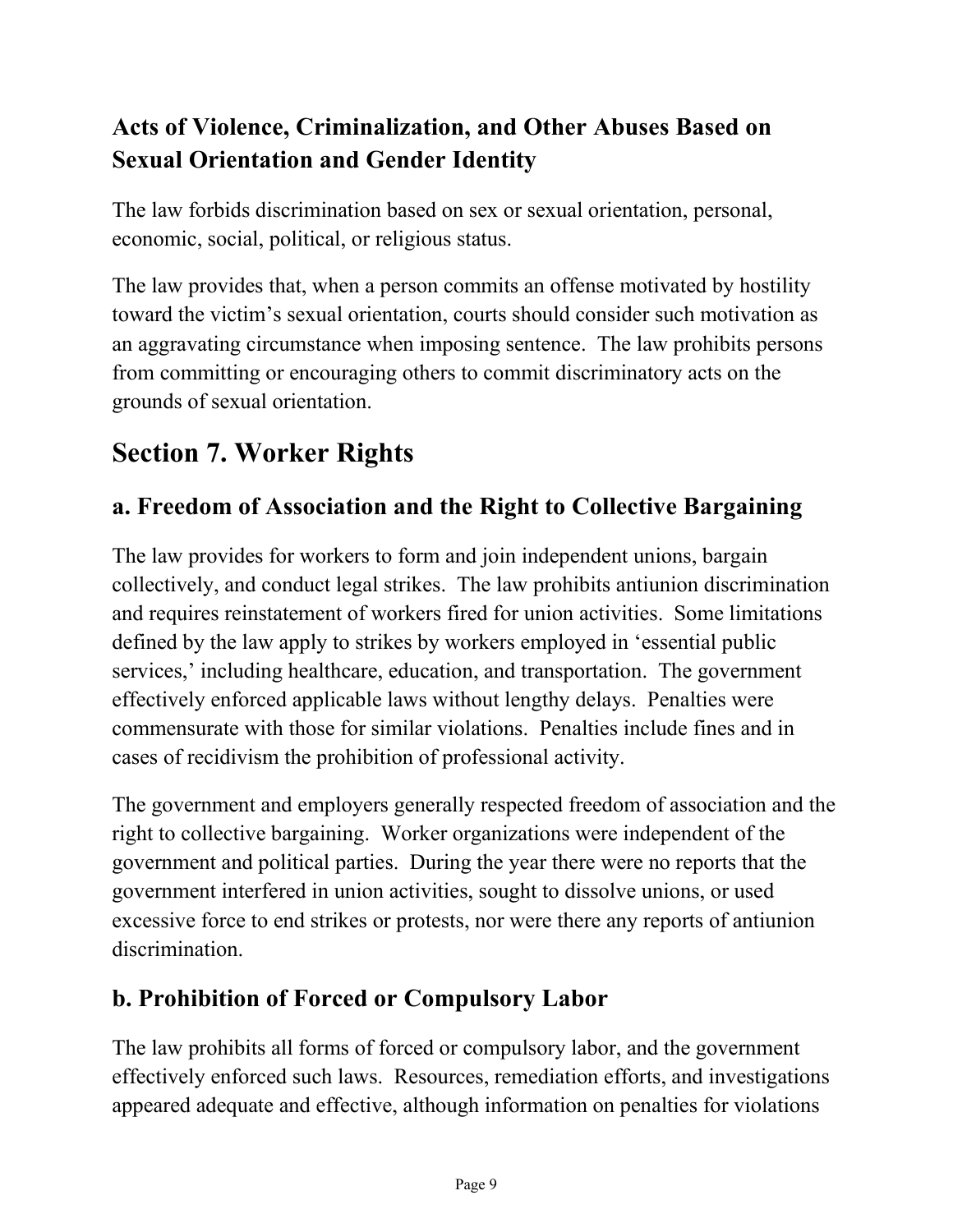was not available.

According to the Office of the Labor Inspector, no cases of forced labor were reported.

#### **c. Prohibition of Child Labor and Minimum Age for Employment**

The law prohibits the worst forms of child labor. The minimum age for employment is 16, and the law excludes minors between the ages of 16 and 18 from hazardous jobs. Minors cannot work more than eight hours per day and are not allowed to work overtime. The government effectively enforced child labor laws and devoted adequate resources and oversight to child labor policies. Penalties were commensurate with those for similar crimes, and inspection was sufficient to enforce compliance. During the year the Office of the Labor Inspector received no reports of illegal child labor.

#### **d. Discrimination with Respect to Employment and Occupation**

The law prohibits discrimination with respect to employment and occupation based on race, color, sex, religion, political opinion, national origin or citizenship, social origin, disability, sexual orientation or gender identity, age, language, or HIV/AIDS status or other communicable diseases. The law explicitly mandates equal pay for work of equal value. The law does not specifically prohibit discrimination in access to credit based on sex.

The government effectively enforced these laws and regulations, and penalties were commensurate with those for similar violations. There were no official cases of discrimination in employment or occupation brought during the year.

#### **e. Acceptable Conditions of Work**

**Wage and Hour Laws:** There is no national minimum wage. Industry-based minimum wages higher than the poverty income level existed for various industrial sectors. As a result of the COVID-19 pandemic, the government introduced many stimulus measures, including one aimed at ensuring that families achieve a minimum income, determined by the number of family members. In May parliament approved a law that grants a maximum of 650 euros (\$750) per month